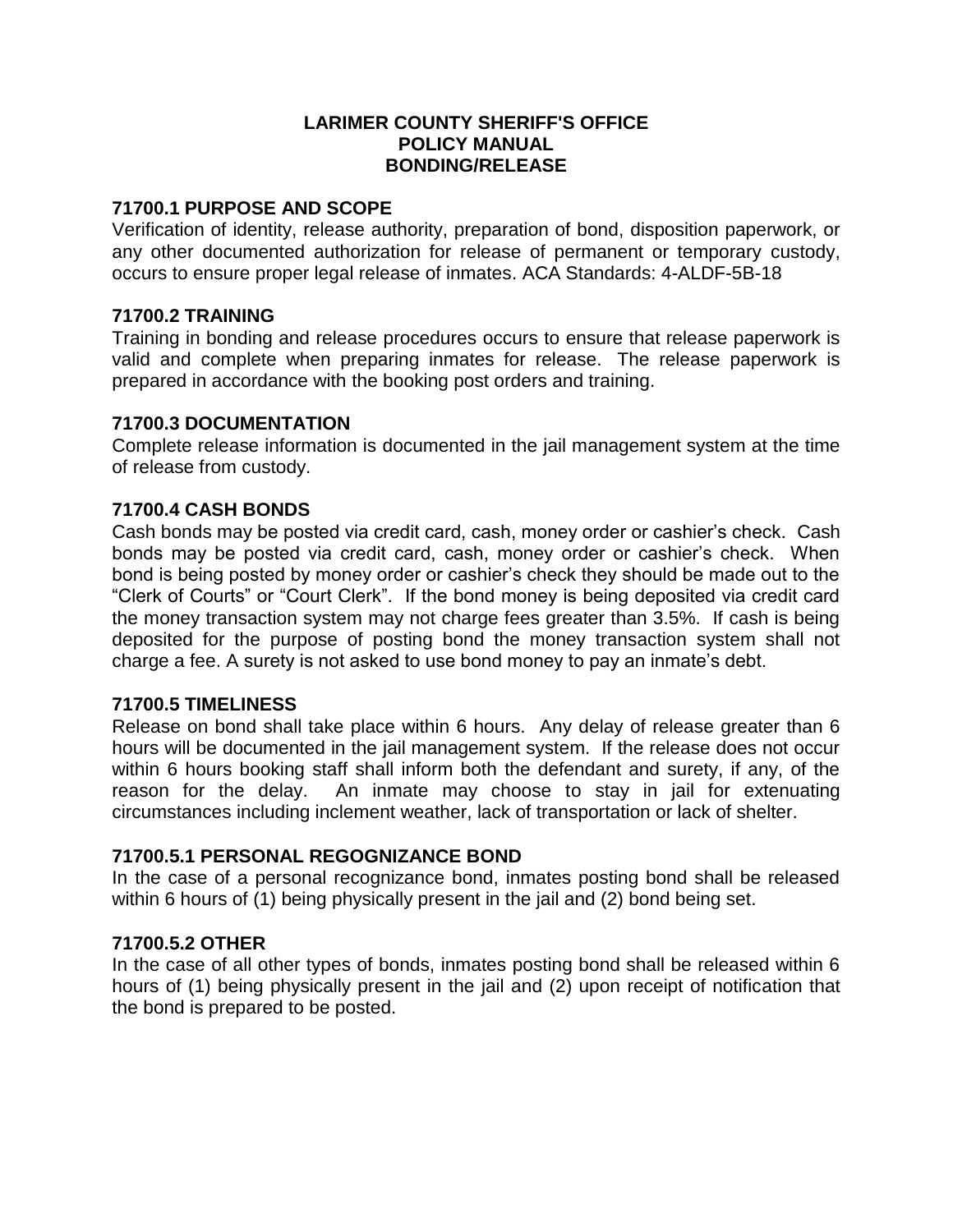## **71700.6 BOND PAPERWORK**

Booking staff shall certify, in writing, that the surety received a copy of the of the bond paperwork, to include the defendant's next court date, and the notice of legal rights related to posting money bond.

# **71700.7 POSTING NOTICES**

The notice of legal rights related to posting money bond shall be posted in the inmate dayrooms, booking lobby, jail public lobby, Sheriff's Office website and inmate handbook. Prior posting bond this notice shall be provided to the defendant and Surety, if any. Notice is as follows:

# **Legal Rights Related to Posting Money Bond Pursuant to Section 16-4-102, Colorado Revised Statutes**

- 1. Bond fees, booking fees and other fees or debts never need to be paid to secure a person's release on money bond. A payor need only pay the bond amount in order to secure release.
- 2. While never a basis to hold a defendant in jail, the following fees are chargeable as a debt to the defendant after release if the payor chooses not to pay the fees at the time of bonding: A \$10 Bond Fee and a maximum 3.5% credit card payment fee. No other bond-related fees may be charged at any time, including any kiosk fees or fees for payment by cash, check or money order.
- 3. Bond Payments are to be made out to the holding county and are never to be made out in the name of the incarcerated person.
- 4. A Sheriff must release a defendant within six hours after a personal recognizance bond is set and the defendant has returned to jail or within six hours after a cash bond has been set and the defendant has returned to the jail and the defendant or surety notified the jail that bond is prepared to be posted, unless extraordinary circumstances exist. In the event of a delay of more than six hours, a surety and the defendant have a right to know what, if any, extraordinary circumstance is causing the delay. Supervisory conditions of release do not justify a delay in release except that a sheriff may hold a defendant for up to 24 hours if necessary to ensure a defendant is fitted with required electronic monitoring.
- 5. Anyone who posts a money bond has the right to receive a copy of the bond paperwork, including documentation of the next upcoming court date.
- 6. A surety may never be asked to use posted bond money to pay a defendant's debts. Only when defendants have posted their own money bond may they be asked if they would like to voluntarily relinquish bond money to pay their debts. Relinquishment of bond money by a defendant to pay a debt is never required and is entirely a voluntary choice by the defendant.

There are several ways to initiate a complaint against a Larimer County Sheriff's Office employee: